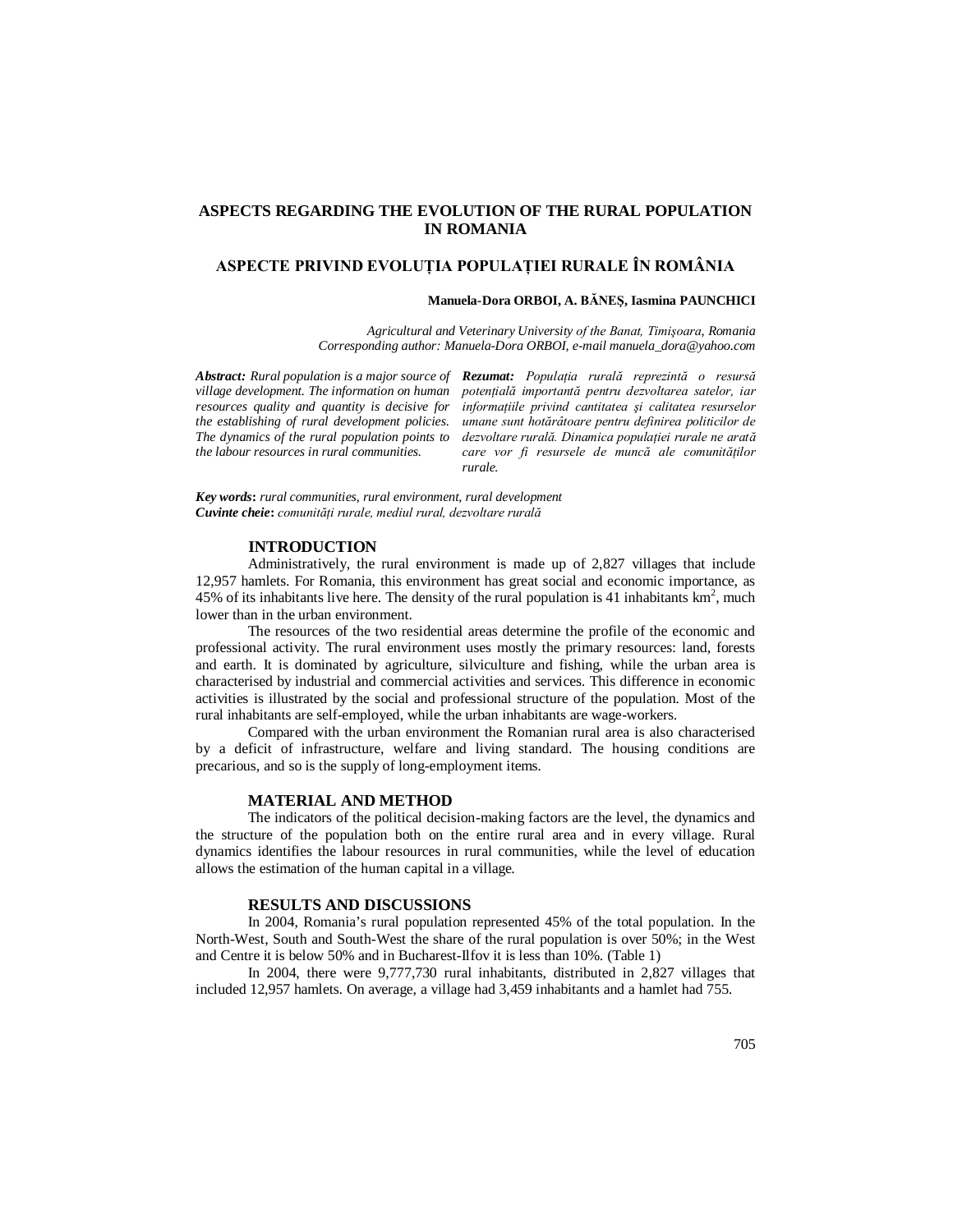#### Regional population per residential areas in 2004

| Development<br>regions | Total population<br>(number of<br>people) | Urban<br>(number<br>of people) | % of urban<br>population within<br>the total population | Rural<br>(number)<br>of people) | % of rural<br>population<br>within the total<br>population |
|------------------------|-------------------------------------------|--------------------------------|---------------------------------------------------------|---------------------------------|------------------------------------------------------------|
| Romania                | 21,673,328                                | 11,895,598                     | 54.89                                                   | 9,777,730                       | 45.11                                                      |
| North-East             | 3,738,601                                 | 1,629,448                      | 43.58                                                   | 2,109,153                       | 56.42                                                      |
| South-East             | 2,850,318                                 | 1,582,142                      | 55.51                                                   | 1,268,176                       | 44.49                                                      |
| South                  | 3,342,042                                 | 1.384.906                      | 41.44                                                   | 1,957,136                       | 58.56                                                      |
| South-West             | 2,317,636                                 | 1.094.772                      | 47.24                                                   | 1,222,864                       | 52.76                                                      |
| West                   | 1,939,514                                 | 1,235,006                      | 63.68                                                   | 704,508                         | 36.32                                                      |
| North-West             | 2,738,461                                 | 1.444.677                      | 52.76                                                   | 1,293,784                       | 47.24                                                      |
| Central                | 2,539,160                                 | 1,524,022                      | 60.02                                                   | 1,015,138                       | 39.98                                                      |
| Bucharest-Ilfov        | 2,207,596                                 | 2,000,625                      | 90.62                                                   | 206,971                         | 9.38                                                       |

Source: Romanian Statistical Yearbook 2005

In 1990-2004, a constant decrease was registered in the rural population, as shown in Table 2. The number of rural inhabitants decreased from 10,597,876 in 1990 to 9,777,730 in 2004.

Evolution of rural population in 1990-2004

*Table 2*

| Specification                              | 1990 | 1995 | 2000                                                                                       | 2001 | 2002 | 2003 | 2004 |
|--------------------------------------------|------|------|--------------------------------------------------------------------------------------------|------|------|------|------|
| Population<br>(number of people)           |      |      | 23, 206, 720 22, 680, 951 22, 435, 205 22, 408, 393 21, 794, 793 21, 733, 556 21, 673, 328 |      |      |      |      |
| Population<br>dynamics<br>$(1990 = 100\%)$ | 100  | 97.7 | 96.7                                                                                       | 96.6 | 93.9 | 93.7 | 93.4 |
| Rural population,<br>% of the total        | 45.7 | 45.1 | 45.4                                                                                       | 45.4 | 46.7 | 46.6 | 45.1 |

Source: Romanian Statistical Yearbook 2005

In 2004, about 9.8 million people lived in the rural environment. On the whole, the share of the rural population decreased from 45.7% in 1990 to 45.1% in 2004.

The factors that contributed to this decrease are demographic, economic and administrative. The major factor was migration, a phenomenon that determined the evolution of both the evolution of the rural inhabitants and the demographic structure of the rural area.

In 1992, the dominating migration flow in the residential areas (rural-urban, ruralrural, urban-rural, urban-urban), was the rural-urban one (39.2%); in 2004 the situation changed radically and the urban-rural flows became dominant (31.8%) (Table 3)

Structure of migration flows in residential areas in 1992-2004

*Table 3*

Migration % 1992 1993 1994 1995 1996 1997 1998 1999 2000 2001 2002 2003 2004 Rural-urban 39.2 35.0 30.4 25.1 24.6 22.6 21.9 21.0 19.5 24.5 22.4 23.1 21.0 Rural-rural 22.7 25.0 25.5 27.9 24.5 25.6 23.5 21.7 23.0 20.0 21.6 19.3 21.1 Urban-rural 13.7 14.6 18.4 20.8 23.4 26.8 28.5 30.7 33.8 27.9 30.1 30.2 31.8 Urban-urban 24.3 25.3 25.6 26.1 27.4 25.0 26.0 26.5 23.7 27.5 25.8 27.3 26.1

Source: Romanian Statistical Yearbook 2005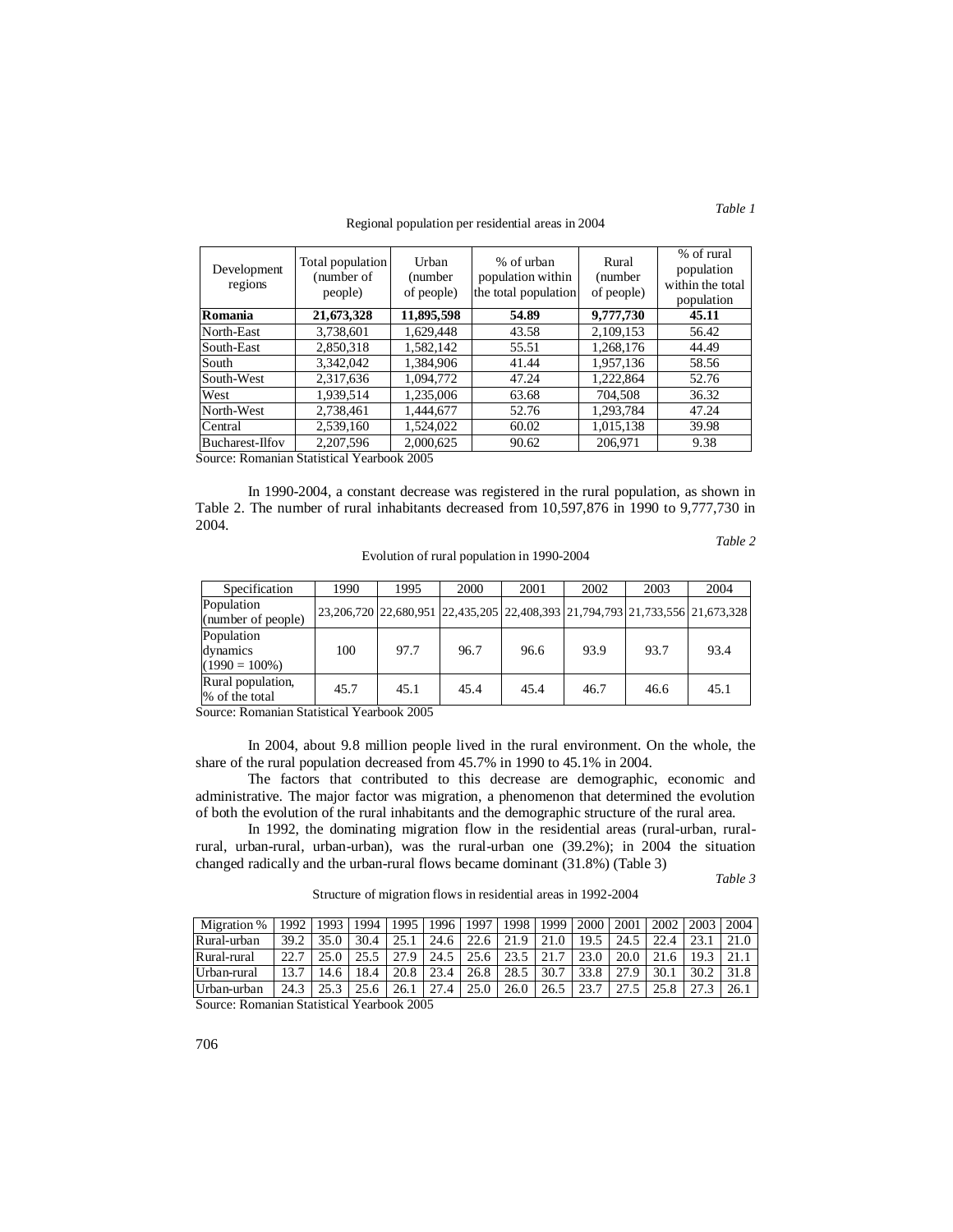The measures concerning the reorganisation of the rural enterprises, the increased unemployment rate, the expensive houses and public utilities and the land restoration were just some of the reasons for which an increasing number of people left the towns.

The second demographic factor that had a major impact on the rural population is the natural increase, the difference between the birth rate and the death rate. The natural movement of the rural population in 1997-2004 was characterised mostly by the constant drop of the birth rate in both residential areas (Table 4).

*Table 4*

| Specification                                 | 1997    | 1998    | 1999    | 2000    | 2001    | 2002    | 2003    | 2004    |
|-----------------------------------------------|---------|---------|---------|---------|---------|---------|---------|---------|
| <b>Births</b><br>$(1,000$ population)         | 126.9   | 127.1   | 126.1   | 126.3   | 118.0   | 112.3   | 111.6   | 104.9   |
| Birth rate<br>$(1,000$ population)            | 10.5    | 10.5    | 10.4    | 10.5    | 9.8     | 9.7     | 9.8     | 10.0    |
| Deaths<br>(thousand people)                   | 163.3   | 156.4   | 154.0   | 147.4   | 149.5   | 156.4   | 154.3   | 144.6   |
| Death rate<br>$(1,000$ population)            | 15.9    | 15.3    | 15.1    | 14.4    | 14.6    | 15.3    | 15.2    | 14.7    |
| Natural increase<br>(thousand people)         | $-36.4$ | $-29.3$ | $-27.9$ | $-21.1$ | $-31.5$ | $-44.1$ | $-42.7$ | $-39.7$ |
| Natural increase rate<br>$(1,000$ population) | $-3.5$  | $-2.9$  | $-2.8$  | $-2.1$  | $-3.1$  | $-4.3$  | $-4.2$  | $-4.0$  |

Natural population movement in the rural area

Source: Social Trends. Statistical Studies and Analyses

5)

The rural birth and death rate were both constantly higher than the urban ones. (Table *Table 5*

| Specification           | 1997  | 1998  | 1999  | 2000  | 2001  | 2002  | 2003  | 2004  |
|-------------------------|-------|-------|-------|-------|-------|-------|-------|-------|
| Urban (thousand people) |       |       |       |       |       |       |       |       |
| <b>B</b> irths          | 110.0 | 110.2 | 108.5 | 108.3 | 102.4 | 98.2  | 100.9 | 11.3  |
| Deaths                  | 116.0 | 112.7 | 111.2 | 108.4 | 110.1 | 113.2 | 112.3 | 114.3 |
| Rural (thousand people) |       |       |       |       |       |       |       |       |
| <b>B</b> irths          | 126.9 | 127.1 | 126.1 | 126.3 | 118.0 | 12.3  | 111.6 | 104.9 |
| Deaths                  | 163.3 | 56.4  | 154.0 | 147.4 | 149.5 | 156.4 | 154.3 | 144.6 |

Evolution of birth rate and death rate in residential areas

Source: Social Trends. Statistical Studies and Analyses

The general and infant mortality indicators are also the direct indicators of the living standard. They are higher in the rural area, being a sign of a lower living standard. (Table 6)

*Table 6*

| Specification                                   | 1997  | 1998  | 1999  | 2000  | 2001  | 2002  | 2003  | 2004  |
|-------------------------------------------------|-------|-------|-------|-------|-------|-------|-------|-------|
| Total number of deaths                          | 5.209 | 4.868 | 4.360 | 4.370 | 4.057 | 3.648 | 3,546 | 3.641 |
| urban                                           | 2.036 | 1.907 | 1.650 | 1.744 | 1.594 | 1.426 | 1.381 | 1,555 |
| rural                                           | 3.173 | 2.961 | 2.710 | 2.626 | 2.463 | 2.222 | 2.165 | 2.086 |
| Infant mortality rate<br>$(1,000)$ inhabitants) | 22.0  | 20.5  | 18.6  | 18.6  | 18.4  | 17.3  | 16.7  | 16.8  |
| urban                                           | 18.5  | 17.3  | 15.2  | 16.1  | 15.6  | 14.5  | 13.7  | 14.0  |
| rural                                           | 25.0  | 23.3  | 21.5  | 20.8  | 20.9  | 19.8  | 19.4  | 19.9  |

Infant mortality in residential areas

Source: Social Trends. Statistical Studies and Analyses